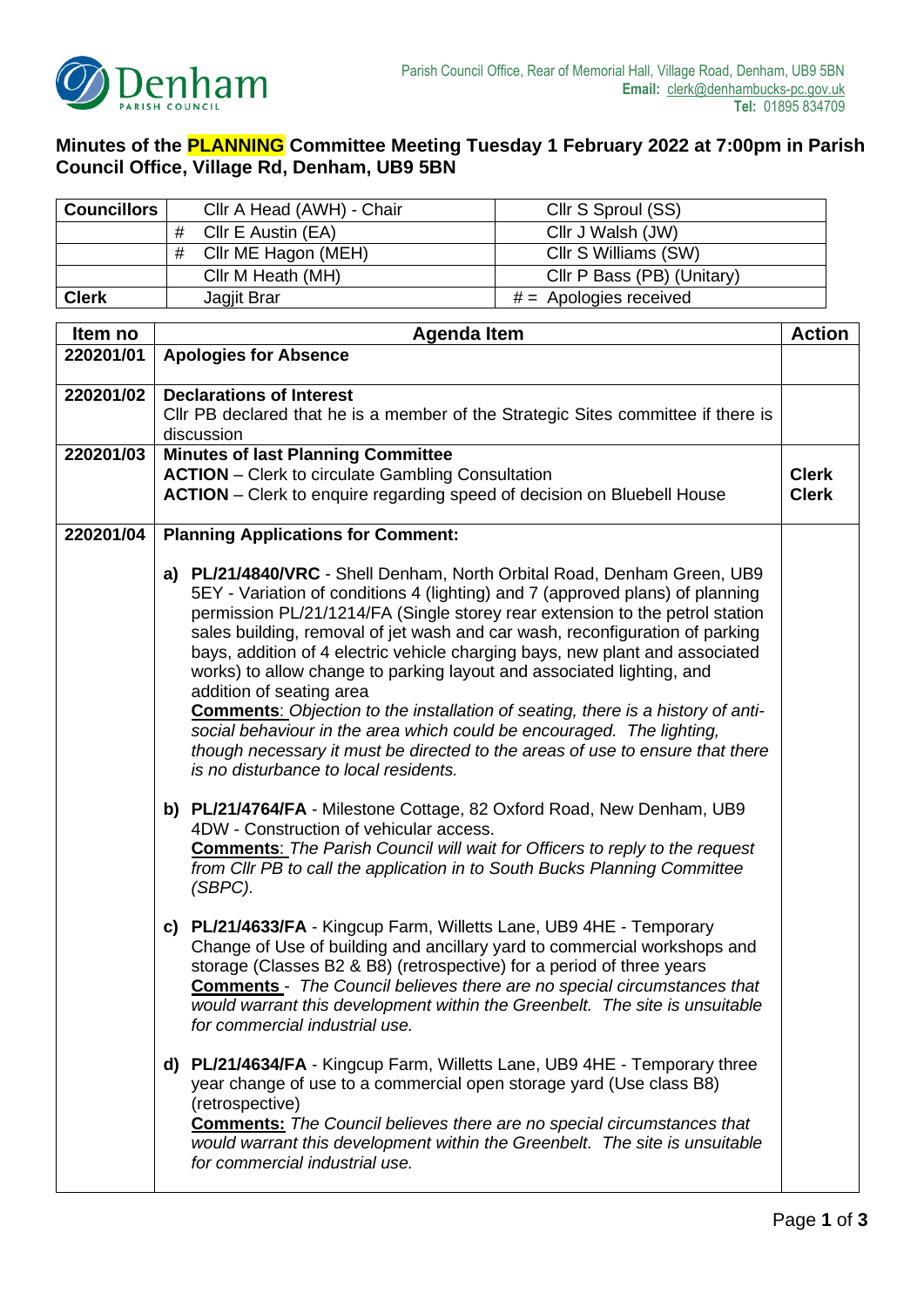|           | f  | e) PL/22/0021/FA - Rushden, 1 Ford End, Denham, Buckinghamshire, UB9<br>5AL - Single storey rear extension and first floor side extension above the<br>garage and 3 rear dormer windows<br><b>Comments:</b> The Parish Council objects to an increase of over 50% in the<br>footprint of the original building. We would advise a revision of the plans as<br>granting permission on the submitted plans would set a precedent for<br>allowing developments larger than stipulated in planning policy.<br>PL/21/4908/FA - Buckinghamshire Golf Club, Denham Court Drive, UB9      |                            |
|-----------|----|-----------------------------------------------------------------------------------------------------------------------------------------------------------------------------------------------------------------------------------------------------------------------------------------------------------------------------------------------------------------------------------------------------------------------------------------------------------------------------------------------------------------------------------------------------------------------------------|----------------------------|
|           |    | 5PG - Erection of a starters hut, halfway house and two access gates.<br><b>Comments:</b> Strong Objection against the gates on Denham Avenue. Clerk<br>and Alan Head to formulate full response and reasons for call in to SBPC                                                                                                                                                                                                                                                                                                                                                  | <b>AWH</b><br><b>Clerk</b> |
|           |    | g) PL/22/0158/FA - Bramley Cottage, Ash Green, New Denham, UB9 4EJ -<br>Erecting of an outbuilding with a use ancillary to the main dwelling<br><b>Comments:</b> No objection                                                                                                                                                                                                                                                                                                                                                                                                     |                            |
|           |    | h) PL/22/0129/FA - 9 Hawthorn Drive, New Denham, UB9 4AJ - First floor and<br>roof extensions to existing bungalow to form living space in the roof,<br>including raising the overall height of the roof including two front dormers and<br>one side dormer, single storey side extension, front porch extension and two<br>bay windows to front elevation<br><b>Comments:</b> No objection                                                                                                                                                                                       |                            |
|           | i) | PL/22/0172/FA & PL/22/0173/HB - Buckinghamshire Golf Club, Denham<br>Court Drive, UB9 5PG - Listed Building Consent & Extension and alterations<br>to clubhouse including single storey extension to create a new entrance area<br>with lockers, pro shop, orangery, reception and lounge area.<br>Reconfiguration of ground, mezzanine and first floor areas, conversion of<br>detached refuse building to a swing studio, changes to windows and doors<br>and alterations to the vehicle/servicing drop off area with driveway<br>resurfacing.<br><b>Comments:</b> No objection |                            |
|           | j) | PL/22/0257/FA - The Manor House, Village Road, UB9 5BN - Single storey<br>rear extension<br><b>Comments:</b> No objection                                                                                                                                                                                                                                                                                                                                                                                                                                                         |                            |
| 220201/05 |    | <b>Permitted Development Applications for Comment:</b>                                                                                                                                                                                                                                                                                                                                                                                                                                                                                                                            |                            |
|           |    | a) PL/22/0164/SA - 8 Savay Lane, UB9 5NH - Certificate of lawfulness for<br>proposed vehicular access and replacement of hardstanding<br><b>Comments:</b> No objection but would advise a semi-permeable surface to<br>allow drainage of surface water                                                                                                                                                                                                                                                                                                                            |                            |
|           |    | b) PL/22/0183/PNE - 36 Lower Road, Higher Denham, UB9 5EB - single storey<br>rear extension (depth extending from the original rear wall of 7.98 metres,<br>maximum height 3.4 metres, eaves height 2.9 metres)<br><b>Cmments:</b> No objection                                                                                                                                                                                                                                                                                                                                   |                            |
|           |    | c) PL/22/0217/SA - 41 Lindsey Road, Denham, UB9 5BW - proposed loft<br>conversion with rear dormer and two front roof lights<br><b>Comments:</b> No objection                                                                                                                                                                                                                                                                                                                                                                                                                     |                            |
| 220201/06 | ٠  | Applications called to South Bucks Planning Committee - To Note<br>PL/21/4764/FA - Construction of vehicular access   Milestone Cottage 82<br>Oxford Road New Denham (Called in by Cllr P. Bass)                                                                                                                                                                                                                                                                                                                                                                                  |                            |